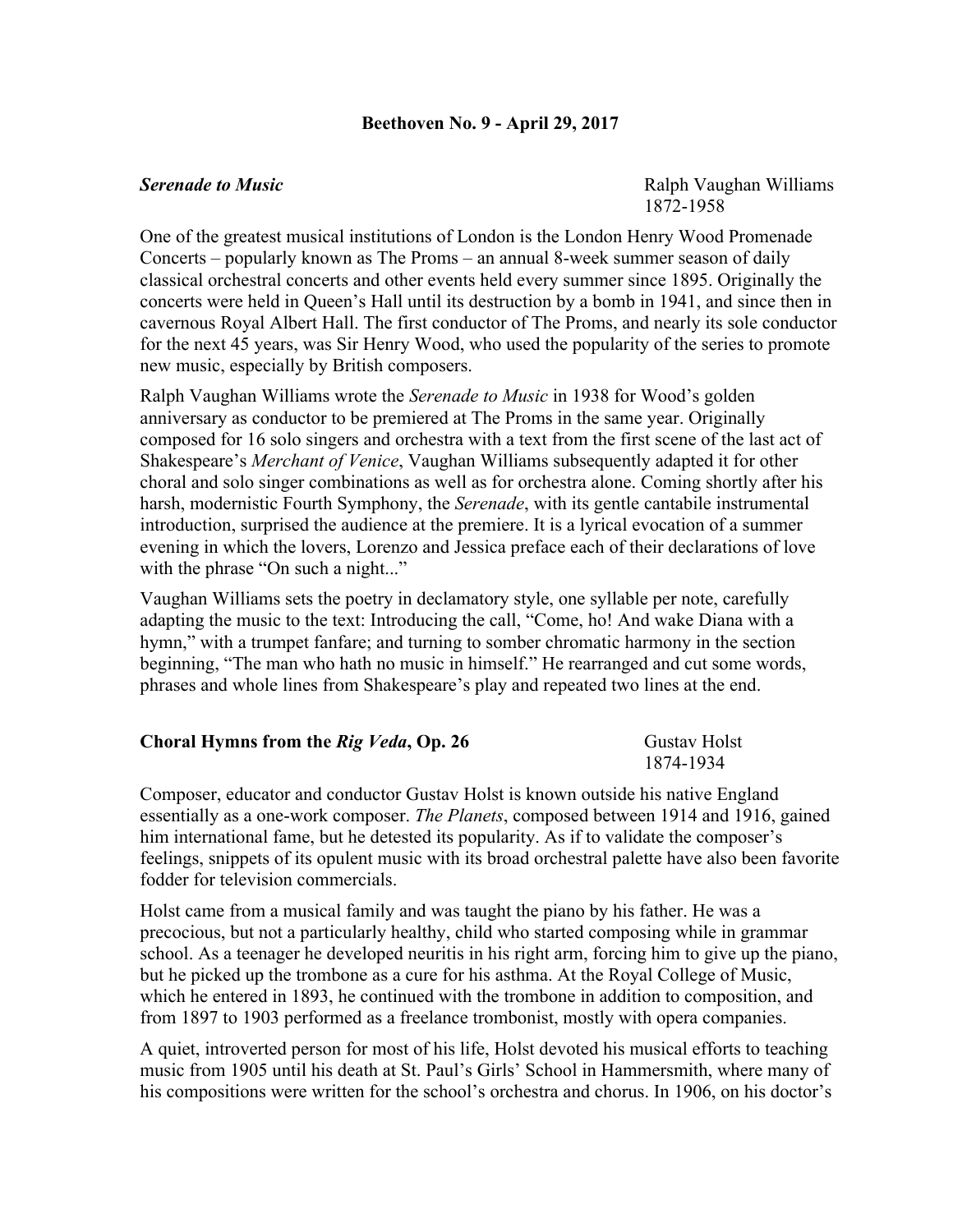advice, he went on vacation to Algeria and bicycled in the desert. The experience was the inspiration for the orchestral work *Beni Mora*. When it was first performed in England, one critic complained, "We do not ask for Biskra dancing girls in Langham Place." In 1932 Holst was visiting lecturer in composition at Harvard; among his students was composer Elliott Carter.

Holst was influenced by mysticism and developed his own individual blend of Indian music and English folksong. His early works were inspired by the *Vedas,* Sanskrit holy verses, which he modified and adapted for his own compositions. In 1908 he wrote a chamber opera, *Savitri*, based on a story from the great Sanskrit epic *Mahabharata*.

The *Rig Vedas* is a set of over 1000 hymns singing the praise of the Vedic ritual drink Soma, extracted from a now unknown plant by the same name; they also sing the praise of various early Indo-Persian gods. Between 1908 and 1912 Holst set 14 of these hymns to music, using his own translation from the Sanskrit. The music is decidedly Western, with a few experiments with raga scales.

| Symphony No. 9 in D minor, Op. 125 | Ludwig van Beethoven |
|------------------------------------|----------------------|
|                                    | 1770-1827            |

Ideas for the Ninth Symphony first appeared in Beethoven's sketchbook in 1817-18, initially as material for a pair of symphonies, one of which was to have a choral finale with a text from Greek mythology. He did not begin sustained work on the symphony until 1822, finally finishing it in February 1824.

During this period, Beethoven was embroiled in turmoil in his personal life. When his brother Johann, who had married a woman against the composer's advice, became ill, his wife Therese shamelessly carried on with her lover.

Professionally, Beethoven was both clearly over his head in commitments and also beset by debts. He was putting the finishing touches for publication of the *Missa Solemnis* while trying to manipulate a secret bidding war for it among three publishers, each of whom were expecting the work. He used a bait-and-switch maneuver involving a Mass in D (that was never written), as an excuse to each publisher for not delivering the *Missa Solemnis.* He had also undertaken several other commissions, some of which remained incomplete or never started.

One unfulfilled commission spurred the completion of the Ninth Symphony. Always an admirer of the British, Beethoven had sent inquiries to the Philharmonic Society of London and had received a positive reply with the promise of £50 for a new symphony. He would have liked to visit London, perhaps to experience the accolades showered on his former mentor, Franz Joseph Haydn, but the visit never materialized and the commission never fulfilled. It was, nevertheless, an incentive to finish the Symphony. The score was completed in February 1824, and Beethoven, disgusted with the musical taste of the Viennese, was planning to premiere the work in Berlin. But it had been ten years since he had given a public concert of his work in Vienna, and his friends and admirers signed a petition begging him not to disappoint his public any longer. Although he eventually gave in, it took three months of haggling with the Imperial "Pooh-Bahs" and reluctant singers to finally schedule the concert for May 7 at the Kärntnertor Theater. Artistically the Symphony was a wild success but –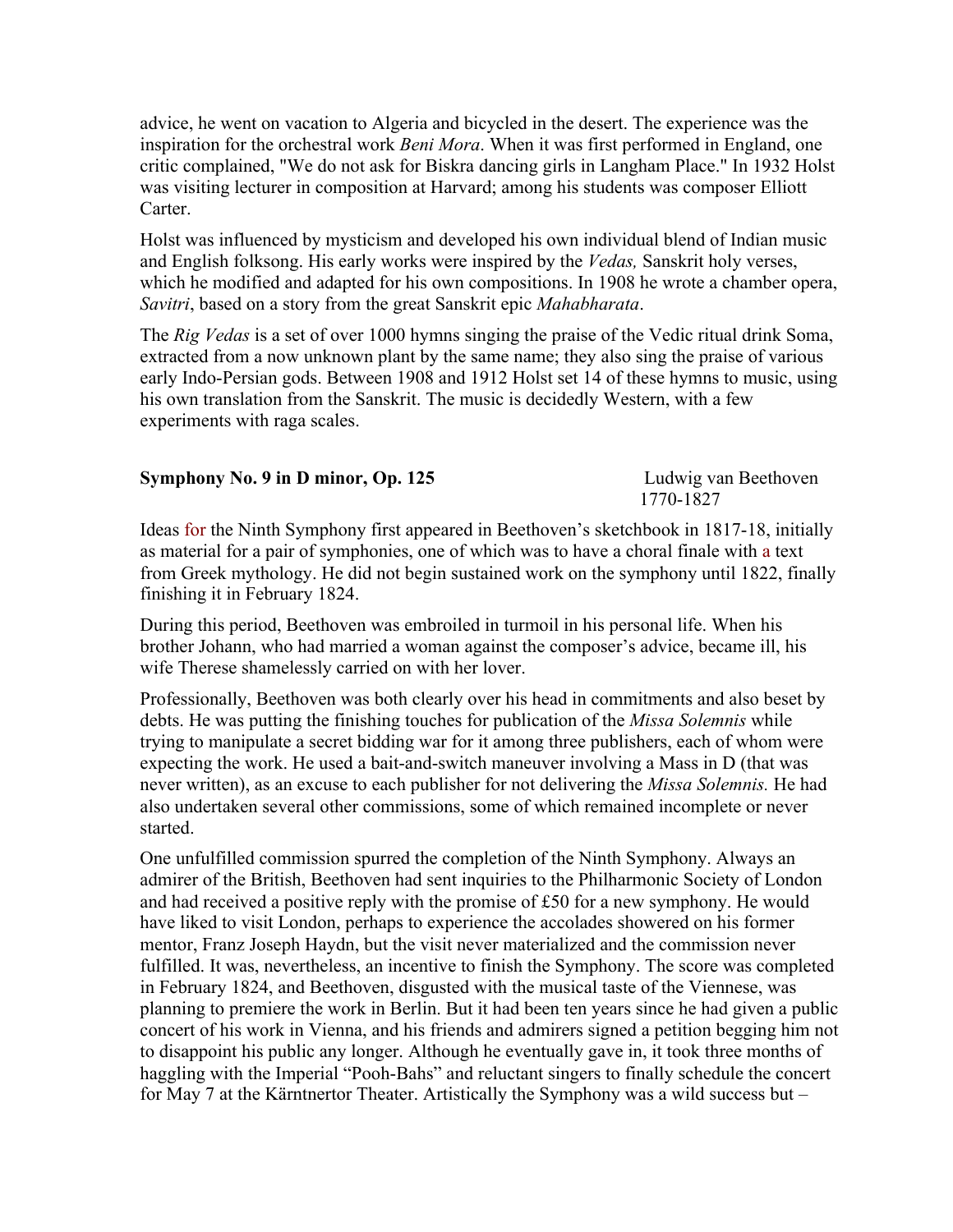because of the huge forces required and the large copying costs – a financial near-disaster.

Starting from the mysterious descending open intervals of the first movement, the symphony must have amazed its first hearers. Out of them gradually emerges the powerful first theme into classical sonata form. The contrasting second theme, like many of the composer's melodies, is made up of several distinct motives that he later develops separately. The movement ends in a long dramatic coda with an ominous ostinato in the cellos and basses.

The second movement is a massive scherzo that opens *Molto vivace* with hammer-blow descending octaves, an oblique reference to the descending intervals in the first movement. This motive is immediately picked up by the violins as the first bar of a fugue – an unusual but not unheard of structure for a scherzo. A driving ostinato rhythmic motif underlies the scherzo section, with the timpani periodically banging out the signature octaves and motivic rhythm. A playful trio brings respite, but the insistent scherzo returns with a short coda and a final hint at the trio.

The slow third movement is a free variation form comprised of the simultaneous transformation of two themes; its gentle intensity is in marked contrast to the powerful, driving music that preceded and will follow it. If anyone ever doubted that Beethoven was a Romantic, this movement will dispel the doubt, especially with the heartfelt second theme.

For a long time Beethoven had been unsure about what to do for the Finale. Material for a purely instrumental one ended up in 1825 as part of the string quartet Op. 132. Once he fixed on a choral finale, he had difficulties settling on its two main components: the melody and the text. The sketchbooks reveal that he had a surprisingly difficult time developing what ultimately became such a simple straightforward tune. In its first manifestation it appeared in a song, "*Gegenliebe*" (WoO 118) from 1794 and, in a closer version to the melody he ultimately settled on, as a main theme of the *Choral Fantasia*, Op. 80, of 1808.

It was not until November 1823, only three months before he finished the symphony, that Beethoven decided to use Friedrich Schiller's "*An die Freude*" (Ode to Joy). He had been toying with the idea of setting the Ode since 1793, when he considered it for a song. Again, in 1812, he incorporated part of it into a choral overture, a project he abandoned. Now, he took the opportunity to combine his desire and set the poem into the new choral symphony.

The long introduction to the Finale begins with a surprise, a recitative for the cellos and basses that, between recitative passages, recaps in order the first themes from the three preceding movements and anticipates a snatch of the chorale theme. But these recurrences serve as deliberate "false starts."

After the introduction by the full orchestra, Beethoven uses his own words for the repeat of the recitative, now sung by the baritone, to introduce Schiller's poem. In structure, the body of the Finale is a set of variations, one for each stanza of the poem plus a substantial coda. As poems go it's a bit over the top, and Schiller himself did not care for it. Beethoven's music, coupled with judicious rearrangement and strategic deletions in the text, transformed it into a cultural icon. At the climax of the movement, Beethoven abandons the variations for a lengthy dramatic coda in which the soloists and chorus restate the text of the poem and freely develop the musical material. However constrained in form the variations may have been, Beethoven handles the coda as an operatic finale, recalling the heady celebration that concluded his opera *Fidelio.*